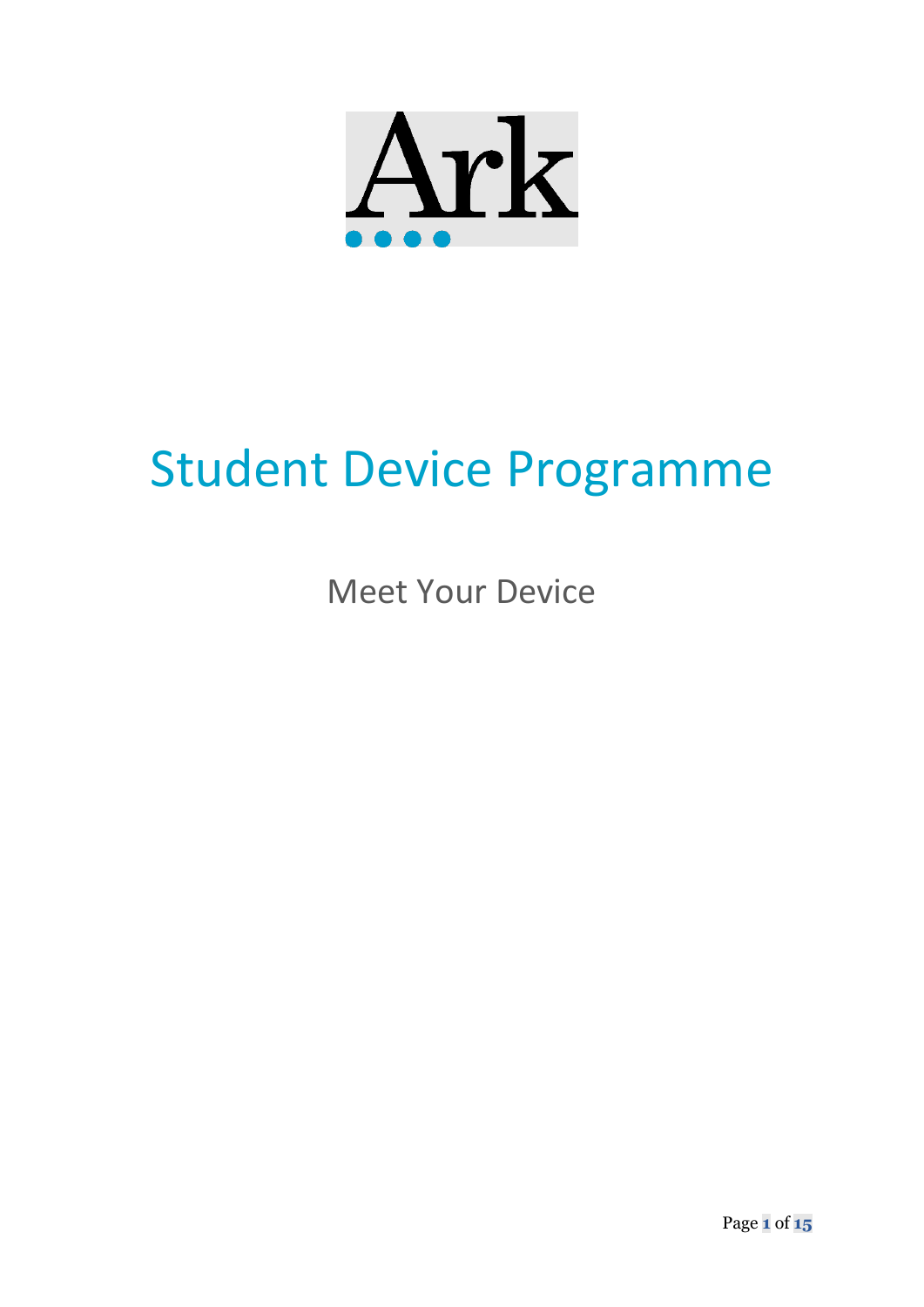# **Contents**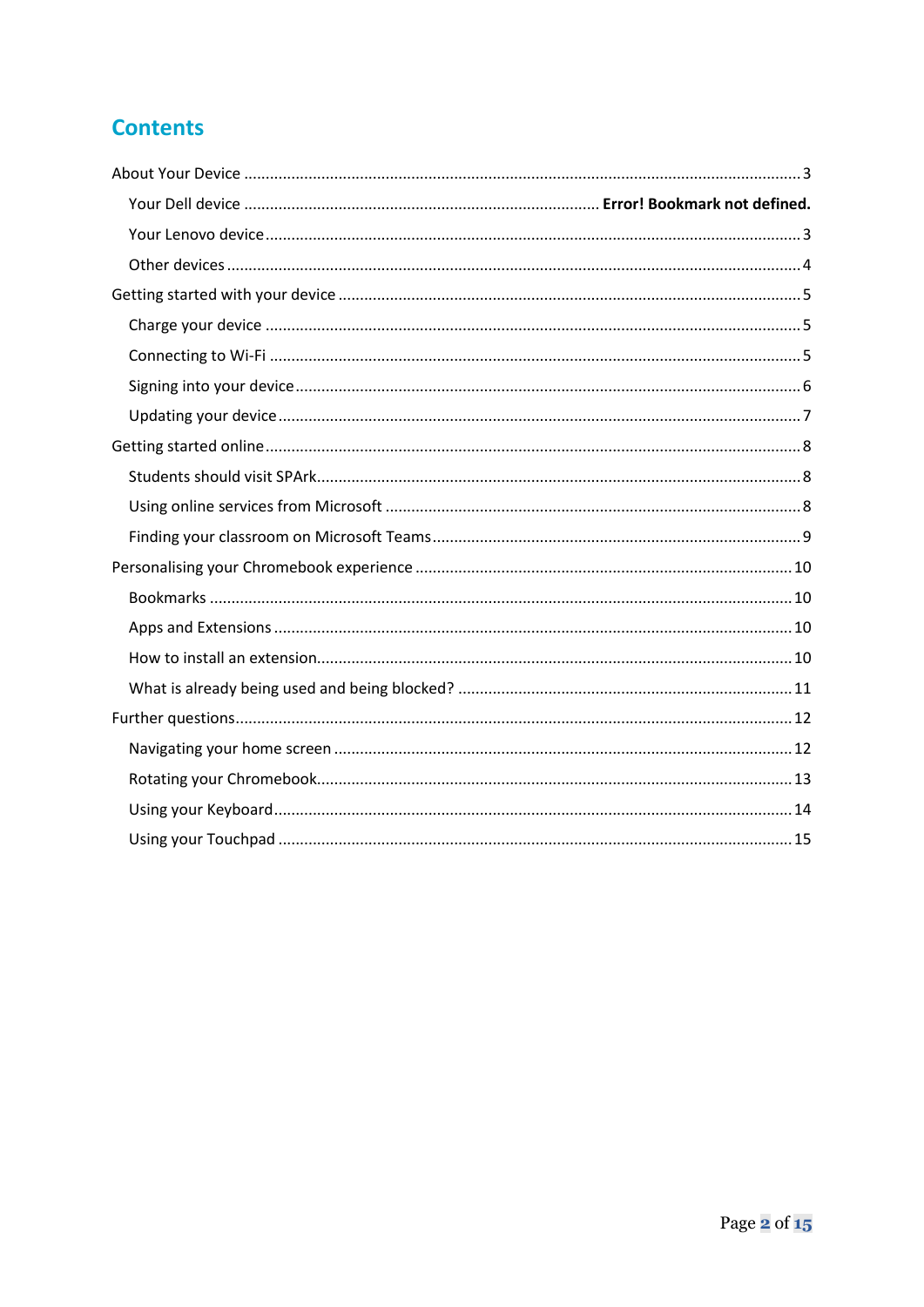# <span id="page-2-0"></span>**About Your Device**

<span id="page-2-1"></span>**Your Lenovo device**



| 1. Front webcam light        | 2. Front webcam                                      |
|------------------------------|------------------------------------------------------|
| 3. Microphone                | 4. Wireless antennas (invisible from the<br>outside) |
| 5. Screen                    | 6. World Facing webcam                               |
| 7. World Facing webcam light | 8. Microphone                                        |
| 9. Power key                 | 10. Keyboard                                         |
| 11. Speakers                 | 12. Touchpad                                         |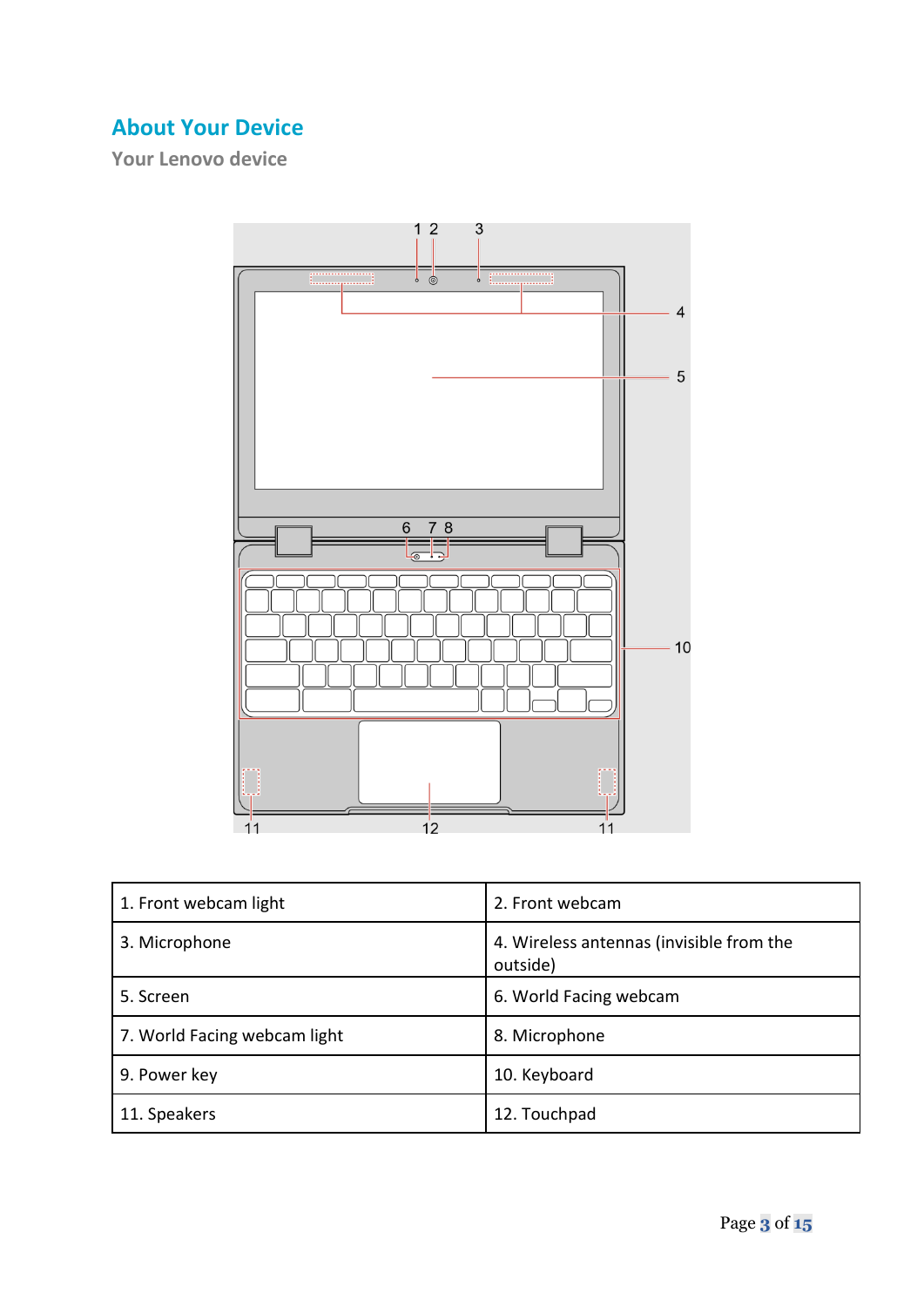

| $\vert$ 1. dc-in light        | 2. dc-in / USB-C connector |
|-------------------------------|----------------------------|
| 3. USB 3.0 (Type-A) connector | 4. MicroSD slot            |
| 5. Combo audio connector      |                            |



| 1. Our model has no Stylus or Pen in this slot | 2. Volume buttons             |
|------------------------------------------------|-------------------------------|
| 3. Power button and power light*               | 4. USB 3.0 (Type-A) connector |
| 5. USB-C connector                             | 6. Security-lock slot         |

## <span id="page-3-0"></span>**Other devices**

The devices from HP are very similar to the above information. Please Google for more:



# HP Chromebook 11A G8 - Education Edition - 11.6" - A4 9120C -4 GB RAM - 16 GB eMMC - UK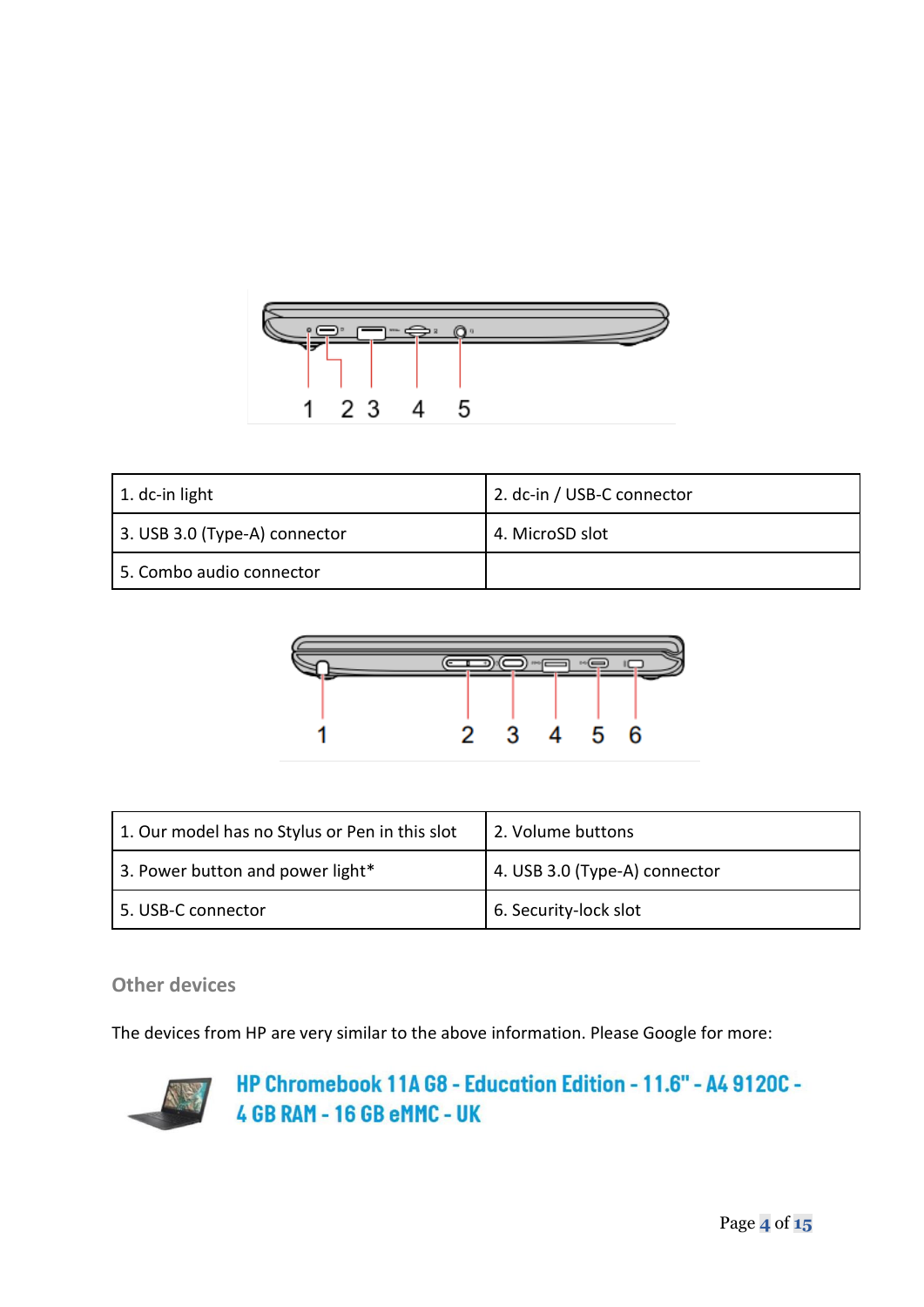## <span id="page-4-0"></span>**Getting started with your device**

<span id="page-4-1"></span>**Charge your device**

Both USB-C connectors on your Chromebook work as power connectors. Plug in the ac power adapter to charge the built-in battery and provide power to your Chromebook.



- 1. Connect the power cord to the ac power adapter.
- 2. Plug the power adapter into one of the USB-C connectors of the Chromebook.
- 3. Plug the power cord into a socket

#### <span id="page-4-2"></span>**Connecting to Wi-Fi**

When you turn on the device for the first time, you will be prompted to select a network.

1. Select your home wifi

| Ō                                |                                                                                                                                                    |
|----------------------------------|----------------------------------------------------------------------------------------------------------------------------------------------------|
|                                  | Network not available                                                                                                                              |
|                                  | Please connect to the Internet to sign in to your Chromebook.<br>If you've already registered on this device, you can sign in as an existing user. |
|                                  | BTWi-fi                                                                                                                                            |
| ₹.                               | SKYA01DD                                                                                                                                           |
| $\Psi_a$                         | TP-Link_94B8                                                                                                                                       |
| $\overline{\mathbf{v}}_\text{a}$ | TP-Link_94B8_5G                                                                                                                                    |
| $\overline{\mathbf{v}}_\text{a}$ | 14E8 Hyperoptic 1Gb Fibre 2.4Ghz                                                                                                                   |
| $\overline{\mathbf{v}}_\text{a}$ | DIRECT-48-HP DeskJet 2600 series                                                                                                                   |
|                                  | 14F0 Lhmorantia 10h Fibro EOhn                                                                                                                     |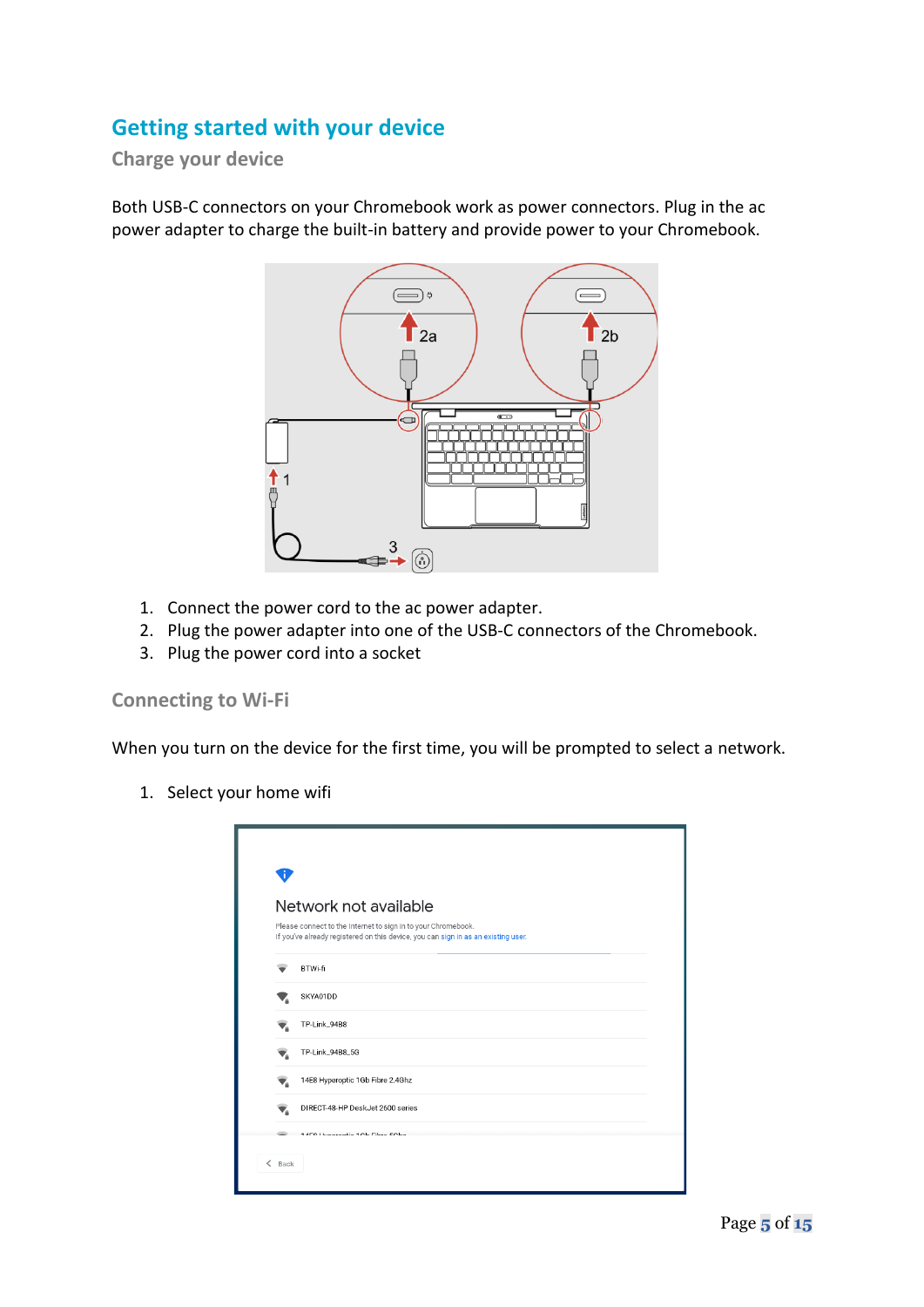2. Then Enter your password and click connect



#### <span id="page-5-0"></span>**Signing into your device**

1. When you see the sign in screen, click Next

|             | G                                                                                                                                                 |        |                    |
|-------------|---------------------------------------------------------------------------------------------------------------------------------------------------|--------|--------------------|
|             | Sign in to your Chromebook<br>This device is managed by arkonline.org and requires you to sign in every time.<br>Sign in with a different account |        |                    |
|             |                                                                                                                                                   |        |                    |
|             |                                                                                                                                                   |        |                    |
|             |                                                                                                                                                   |        |                    |
|             | $&$ Back                                                                                                                                          | Next > |                    |
| U Shut down |                                                                                                                                                   |        | GB $\bullet$ 20:54 |

2. Use your school email address and password to log in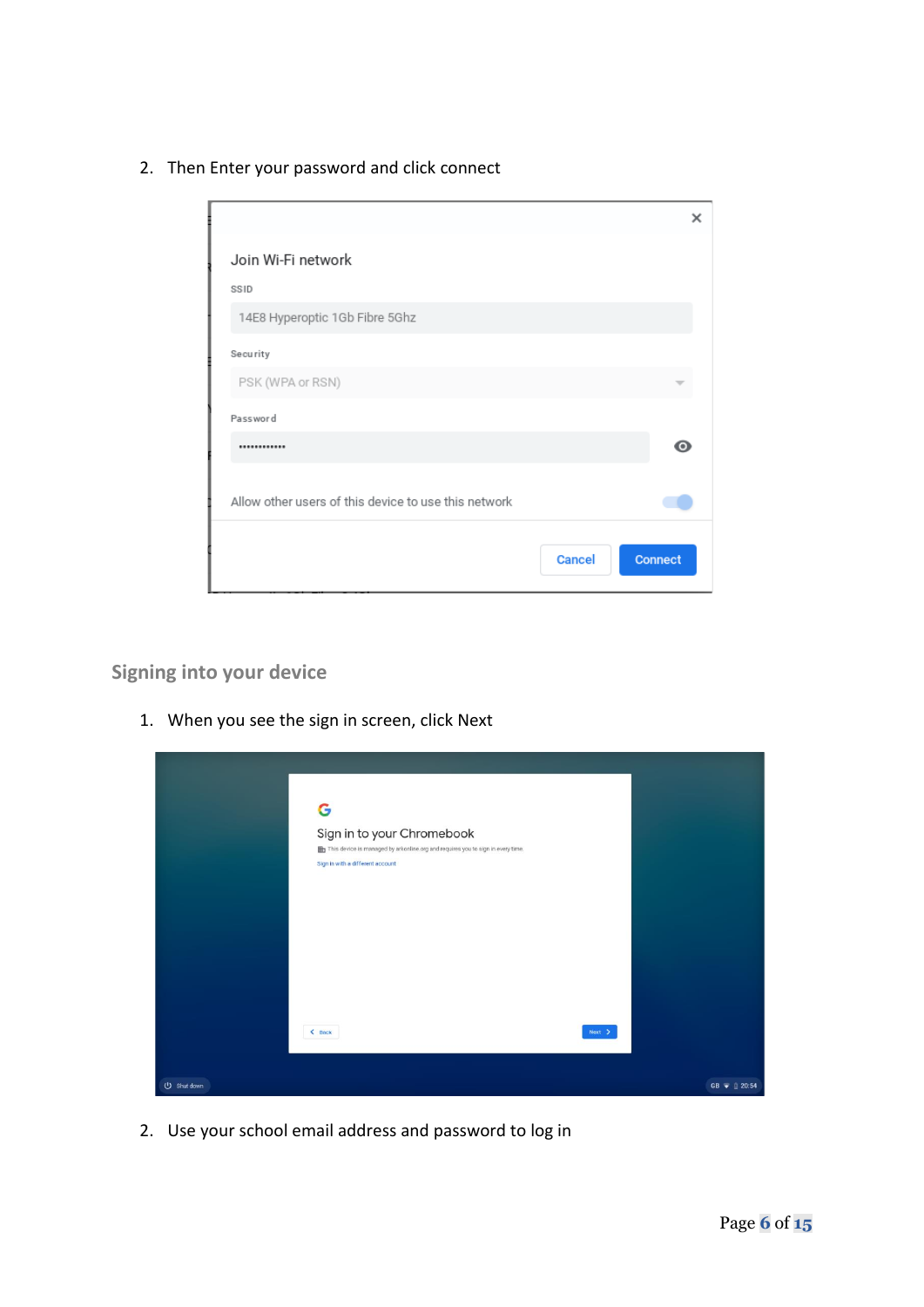| This sign-in service is hosted by login.microsoftonline.com                                                                         | $\times$                               |
|-------------------------------------------------------------------------------------------------------------------------------------|----------------------------------------|
| This site uses cookies for analytics, personalised content and ads. By continuing to browse this site, you agree to this use.<br>÷. |                                        |
|                                                                                                                                     | Learn more                             |
|                                                                                                                                     |                                        |
|                                                                                                                                     |                                        |
|                                                                                                                                     |                                        |
| Microsoft                                                                                                                           |                                        |
| Sign in                                                                                                                             |                                        |
| someone@example.com                                                                                                                 |                                        |
| Can't access your account?                                                                                                          |                                        |
| Sign-in options                                                                                                                     |                                        |
|                                                                                                                                     |                                        |
| <b>Back</b>                                                                                                                         | Next                                   |
|                                                                                                                                     |                                        |
|                                                                                                                                     |                                        |
|                                                                                                                                     |                                        |
|                                                                                                                                     | Terms of use<br>Privacy & cookies<br>. |

3. Your device is now ready to use.

### <span id="page-6-0"></span>**Updating your device**

The Chrome operating system keeps itself updated automatically. However, users do need to restart to apply an update. When Chromebooks need updating the 'Update' arrow will appear. Click the icon and restart the device.

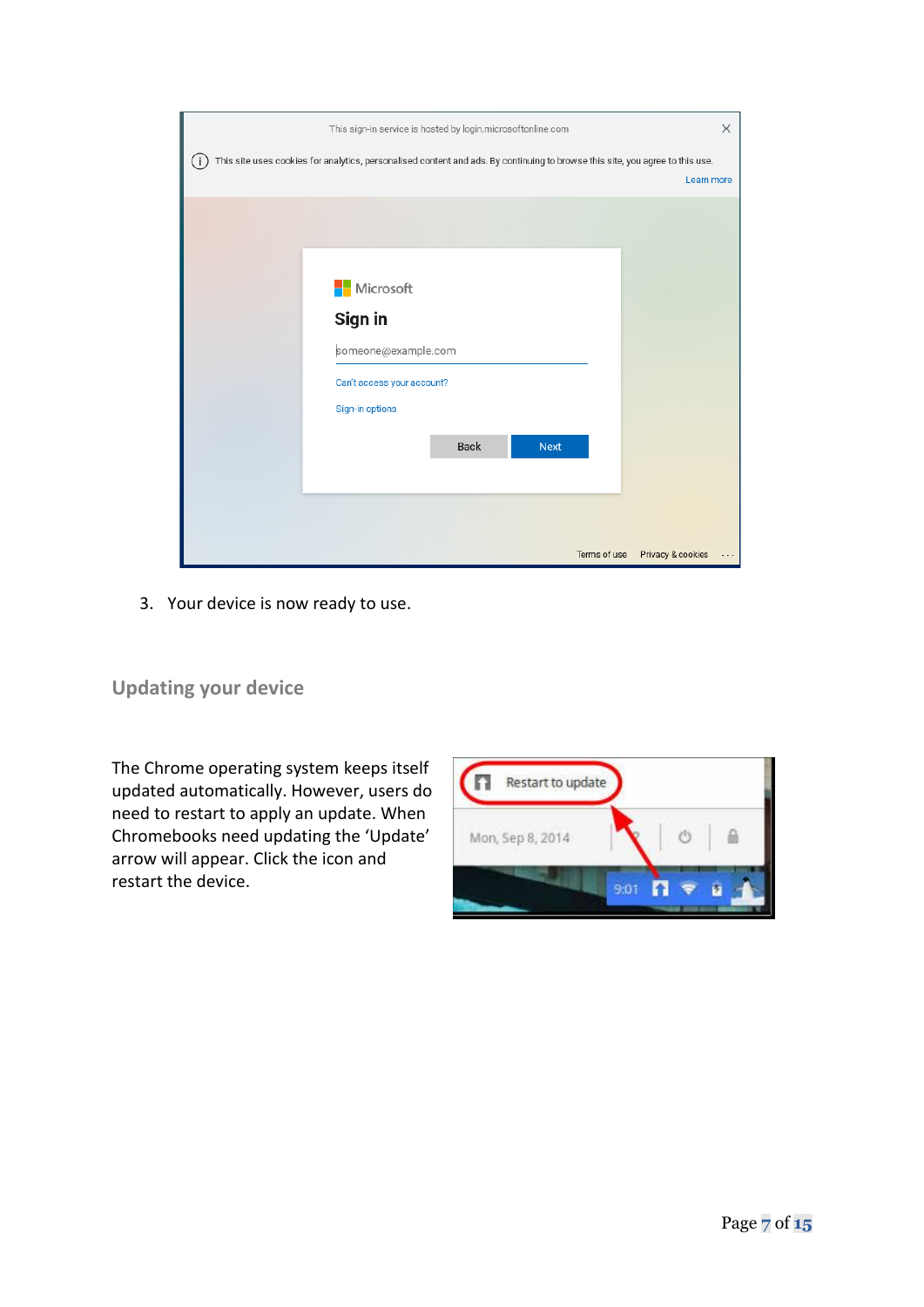## <span id="page-7-0"></span>**Getting started online**

<span id="page-7-1"></span>**Students should visit SPArk**



# The Ark SPArk website will support learners



Students log on to www.ArkSpark.co.uk with their Ark account to select their school

They can then browse subject resources curated by Ark, their school, Oak National Academy, the BBC and others.

#### <span id="page-7-2"></span>**Using online services from Microsoft**

It is our intention to use Microsoft's 365 services when using your Chromebook. Microsoft 365 includes Email, OneDrive and online versions of Word, Excel and PowerPoint, for example.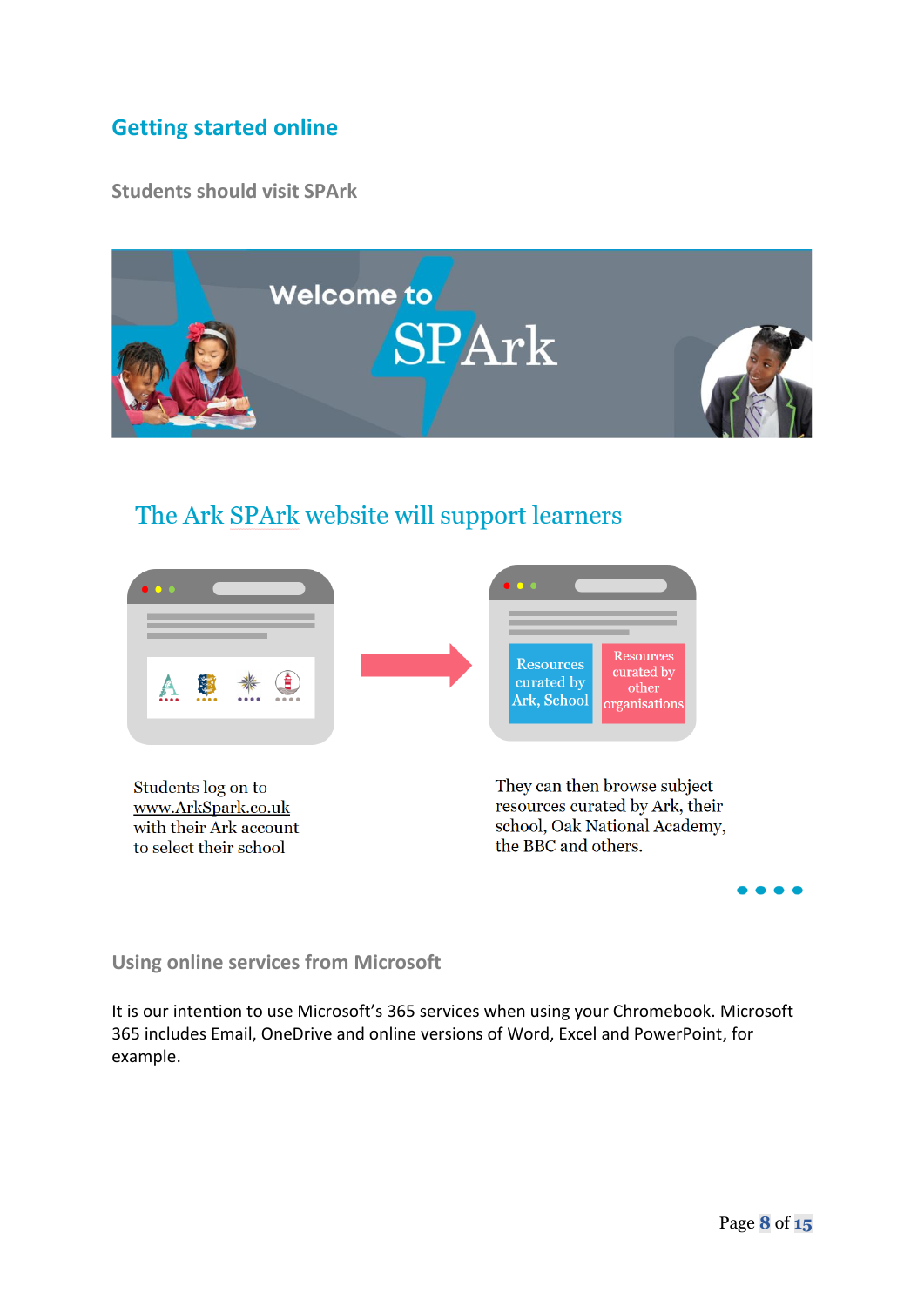To login to Microsoft, go to <https://www.office.com/apps?auth=2&home=1>

Use the waffle icon in the top left of the window to move between Microsoft apps that are personalised to your account.

Outlook is your email communication app. All your work can be saved to your OneDrive storage app. These apps can all be opened from the waffle menu. There is often more than one link to open a Microsoft app or service.

For quick access, save these as a bookmark to access again the next time.

|                              |          | $\leftarrow$ $\rightarrow$ C $\bullet$ office.com/?auth=2&home=1 |  |
|------------------------------|----------|------------------------------------------------------------------|--|
|                              |          | Office 365 $\rightarrow$                                         |  |
| Apps                         |          |                                                                  |  |
| O Outlook                    |          | <b>Configuration</b>                                             |  |
| W Word                       |          | <b>X</b> Excel                                                   |  |
| <b>P</b> PowerPoint          |          | N OneNote                                                        |  |
| S SharePoint                 |          | <b>Til</b> Teams                                                 |  |
| S Sway                       | F.       | Forms                                                            |  |
| A <sup>2</sup> Admin         |          | <b>Planner</b>                                                   |  |
|                              | Power BI | <b>PL</b> Project                                                |  |
| $\blacktriangleright$ Stream |          |                                                                  |  |
| All apps $\rightarrow$       |          |                                                                  |  |
| <b>Documents</b>             |          |                                                                  |  |
| New \                        |          |                                                                  |  |

<span id="page-8-0"></span>**Finding your classroom on Microsoft Teams**

It is our intention to use Microsoft Teams Classroom to support our Remote Learning provision. It allows students to access class materials, collaborate and submit

assignments digitally. It automatically syncs to the classes that each student is assigned by their school, such as their form group or their timetabled subject class.

# Open your Teams Classroom at https://teams.microsoft.com/

| <b>Teams section</b>                              |            | Command bar<br>Tabs                                                                                                                                                                                                                                                              | <b>Channel Conversations</b> |
|---------------------------------------------------|------------|----------------------------------------------------------------------------------------------------------------------------------------------------------------------------------------------------------------------------------------------------------------------------------|------------------------------|
|                                                   |            |                                                                                                                                                                                                                                                                                  |                              |
| <b>Nicrosoft Teams</b>                            |            | <b>Search at have a command.</b>                                                                                                                                                                                                                                                 | G,                           |
| Faransa.<br>Mr. Mark Engel Team                   |            | X1050 Launch Team > Design * -                                                                                                                                                                                                                                                   | <b>Nation</b>                |
| Detecat<br>Engineering                            |            | Convenience: POIs Lisbolity Province<br>ar Fade                                                                                                                                                                                                                                  |                              |
| Manufacturing<br>Marking                          |            | <b>Praders Starte: 1017 10101</b><br>Megan Bowen, have post-recovered the sendor contract pet?                                                                                                                                                                                   |                              |
| <b>Research and Eurobapment</b>                   |            | I rails has pos laterra files and basis                                                                                                                                                                                                                                          |                              |
| <b>Business Development</b><br>anticuous has      | <b>ALC</b> | ar fany                                                                                                                                                                                                                                                                          |                              |
| Earnest                                           |            | Ahoustone (1771)<br>Usability Testing<br>Hells, water finalisation find round of usability leating on the ETDS: bi-general, things went very well. There are a fire source to averagine in                                                                                       |                              |
| Despt<br><b>Bigital Assets Web</b>                |            | the rest fan nasks prior to launch. But the dick team is moving forward rapidly. Our user rasting has also identifiant some really compating<br>copie/Seriols for additional flasters) that may be included phe ray-lot, You can find more detect in the attached ascumentation. |                              |
| Co is Maket Pan.<br>Legal and Compliance          |            | 2 XT1050 Enables here 2.5 days<br>I walke Stee you doe, Miram, and I offere                                                                                                                                                                                                      |                              |
| Auto and Social Translat<br><b>College Profit</b> | $\sim$     | ar facy                                                                                                                                                                                                                                                                          |                              |
|                                                   |            | <b>Assisted</b> SSTOAM<br>G<br><b>Crest teamwork</b><br>Great job guys                                                                                                                                                                                                           |                              |
|                                                   |            | and Parcha                                                                                                                                                                                                                                                                       |                              |
|                                                   |            | <b>Assistant</b> AD FIRANT<br>und Large, way to go on the modupo!                                                                                                                                                                                                                |                              |
|                                                   |            | Start a next conversation. Type @ to member complete.                                                                                                                                                                                                                            |                              |
| If his proper a learn                             | G.         | $600000 -$                                                                                                                                                                                                                                                                       |                              |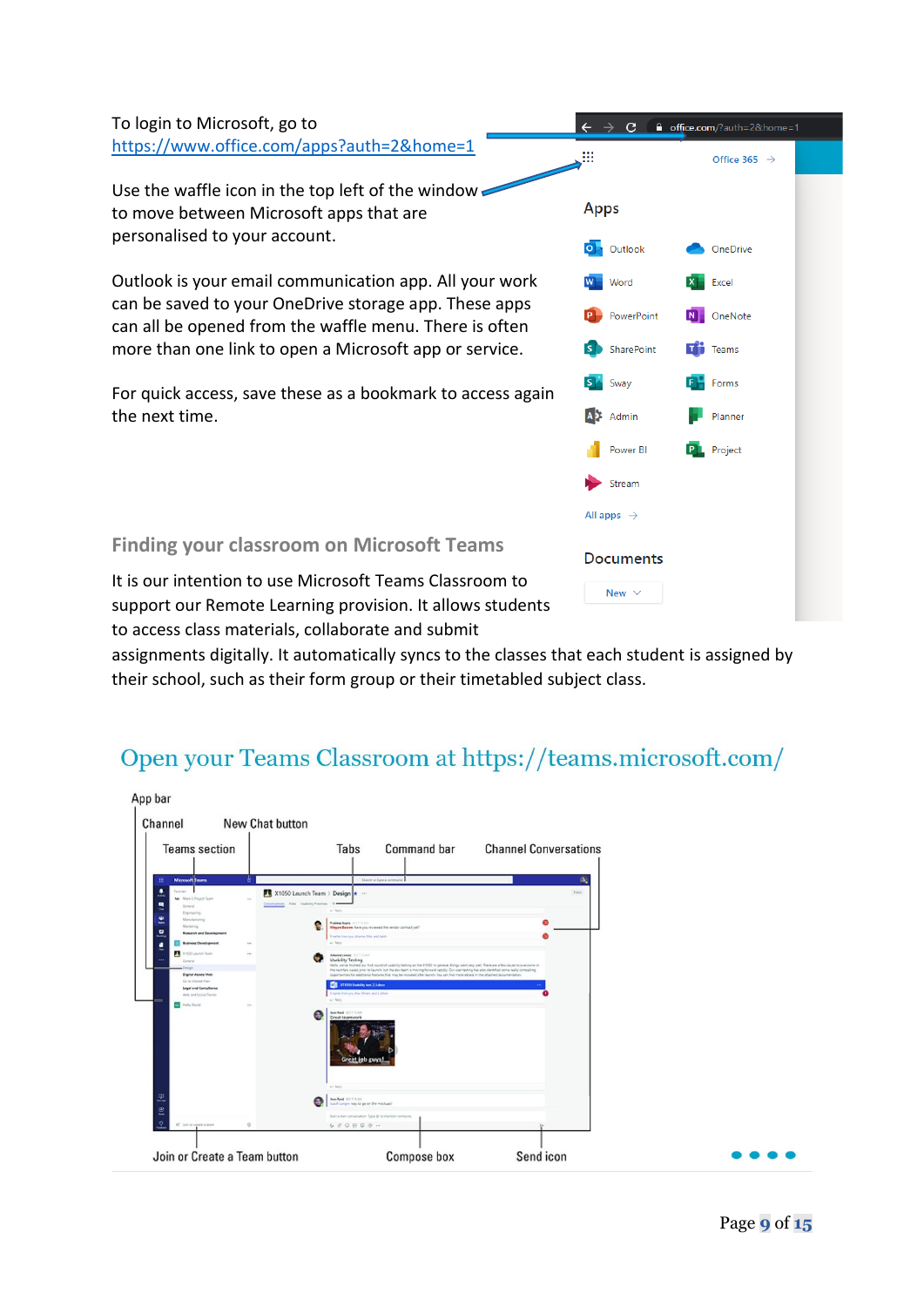## <span id="page-9-0"></span>**Personalising your Chromebook experience**

#### <span id="page-9-1"></span>**Bookmarks**

To remember a web page, app or service on your Chromebook, click the star in the top right corner, to add it to your personal list.

#### <span id="page-9-2"></span>**Apps and Extensions**

#### Extensions are small software programs that

enable students to tailor their experience using the Chromebook. We want all our students to get the best out of their Chromebooks to maximise their positive learning outcomes. We believe that students can do that by customising and personalising the tools and functionality at their disposal. Students may have individual needs or preferences, ranging from language to productivity to special educational needs, and extensions allow these customisations to be chosen and deployed.

Within our Google tenant there is an Ark Schools Chrome Web Store where approved extensions can be made available to users to choose and install them themselves.



#### <span id="page-9-3"></span>**How to install an extension**

- 1. [Visit the Chrome Web Store](https://chrome.google.com/webstore)
- 2. Find and select the extension that you want.
- 3. Click Add to Chrome.
- 4. Some extensions will let you know if they need certain permissions or data. To approve, click Add extension.

Be aware that extensions can slow down your Chromebook, so make sure that you only approve extensions that you trust.

| $\leftarrow$ $\rightarrow$ C   A https://www.google.com |              |
|---------------------------------------------------------|--------------|
| <b>Bookmark</b>                                         |              |
| Name: Google                                            |              |
| Folder: Bookmarks Bar                                   | ÷            |
| Remove                                                  | Edit<br>Done |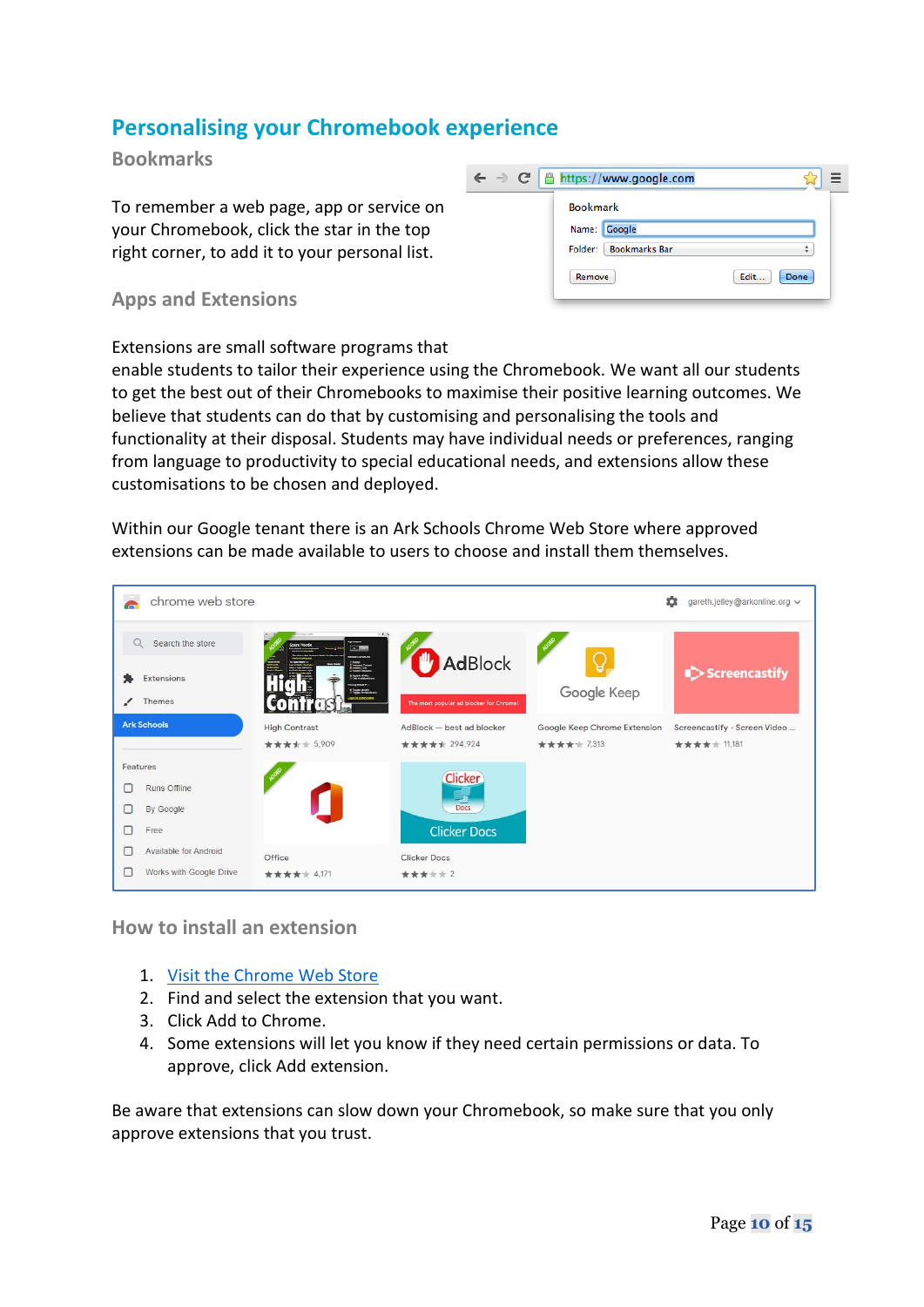#### <span id="page-10-0"></span>**What is already being used and being blocked?**

We have deployed education sector appropriate filtering, safeguarding, and monitoring apps that are described further in our "Safeguarding Information for Schools-Teachers-Parents" document.

We have blocked extensions that are known to be a problem in schools. Currently we block Themes, Set Proxy and VPN provider categories. Any extension that is listed in these categories will be blocked.

Ark reserve the right to block certain extensions we feel are not compatible with our goals and/or will put the safety and security of our users and devices at risk.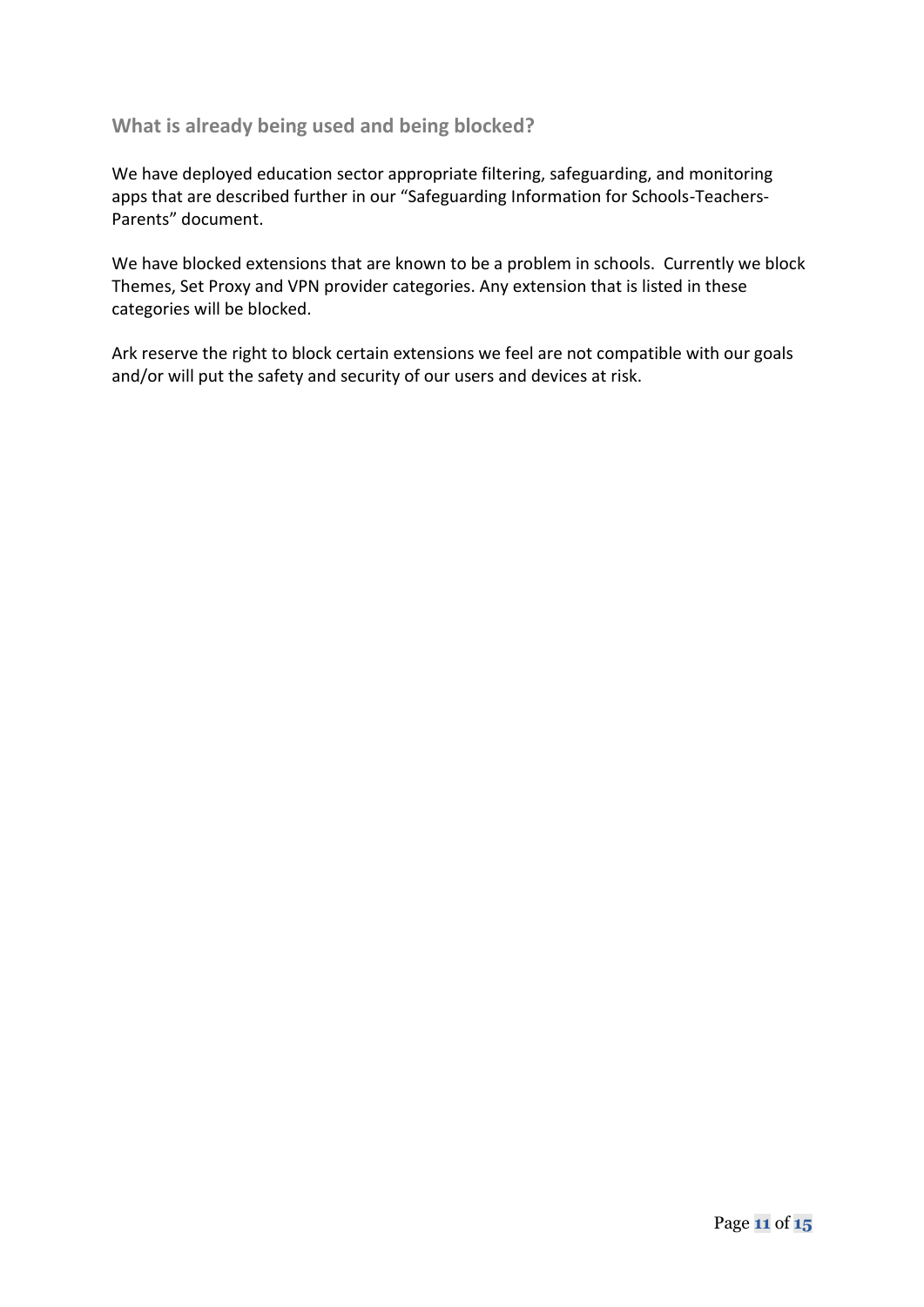# <span id="page-11-0"></span>**Further questions**

# <span id="page-11-1"></span>**Navigating your home screen**



| 1. Wallpaper              | Your wallpaper might look different. To change the wallpaper,<br>right-click an empty area of your desktop, and select Set<br>wallpaper.    |
|---------------------------|---------------------------------------------------------------------------------------------------------------------------------------------|
| 2. Search box and the App | Type the name of your device, app, or Web page in the search<br>box.                                                                        |
| Launcher                  |                                                                                                                                             |
|                           | Click any app shown in the App Launcher to open the app<br>quickly.                                                                         |
| 3. Launcher button        | Open the search box and the App Launcher.                                                                                                   |
| 4. Shelf                  | Pin your frequently used apps or Web pages to the shelf for easy<br>access.                                                                 |
| 5. System tray            | Manage network connections, updates, and settings. By default,<br>the time, network connection status, and battery status are<br>displayed. |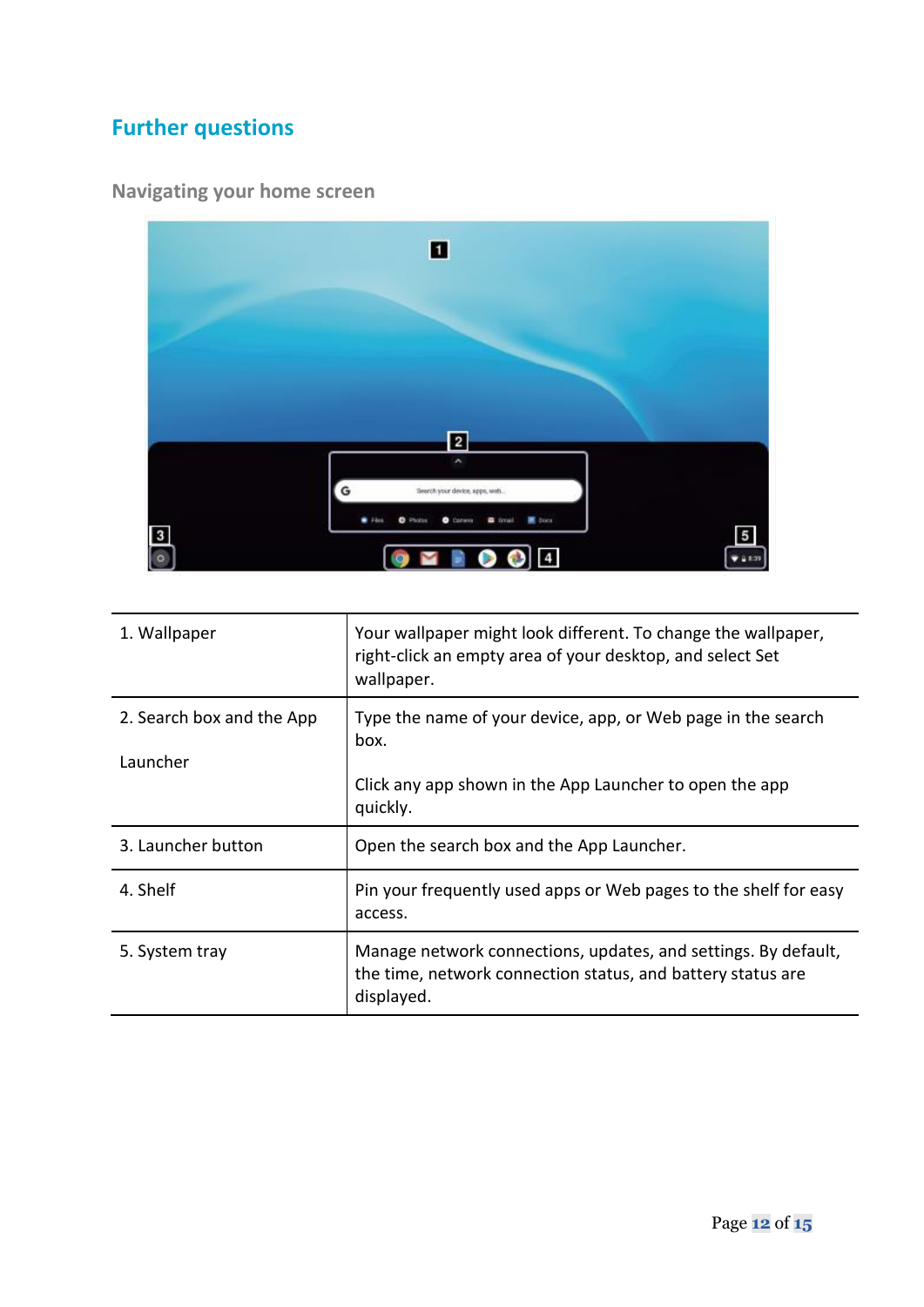#### <span id="page-12-0"></span>**Rotating your Chromebook**

Your device display can be rotated up to 360 degrees. But here are two things to note

- Do not rotate the computer display with too much force or apply too much force to the upper-right or upper-left corner of the computer display. Otherwise, the display or hinges might get damaged.
- The keyboard and the pointing devices are automatically disabled in stand mode, tent mode, and tablet mode. Use the touch screen to control your Chromebook instead.

Your device Gen supports the following four modes. You can switch among different modes as you prefer.

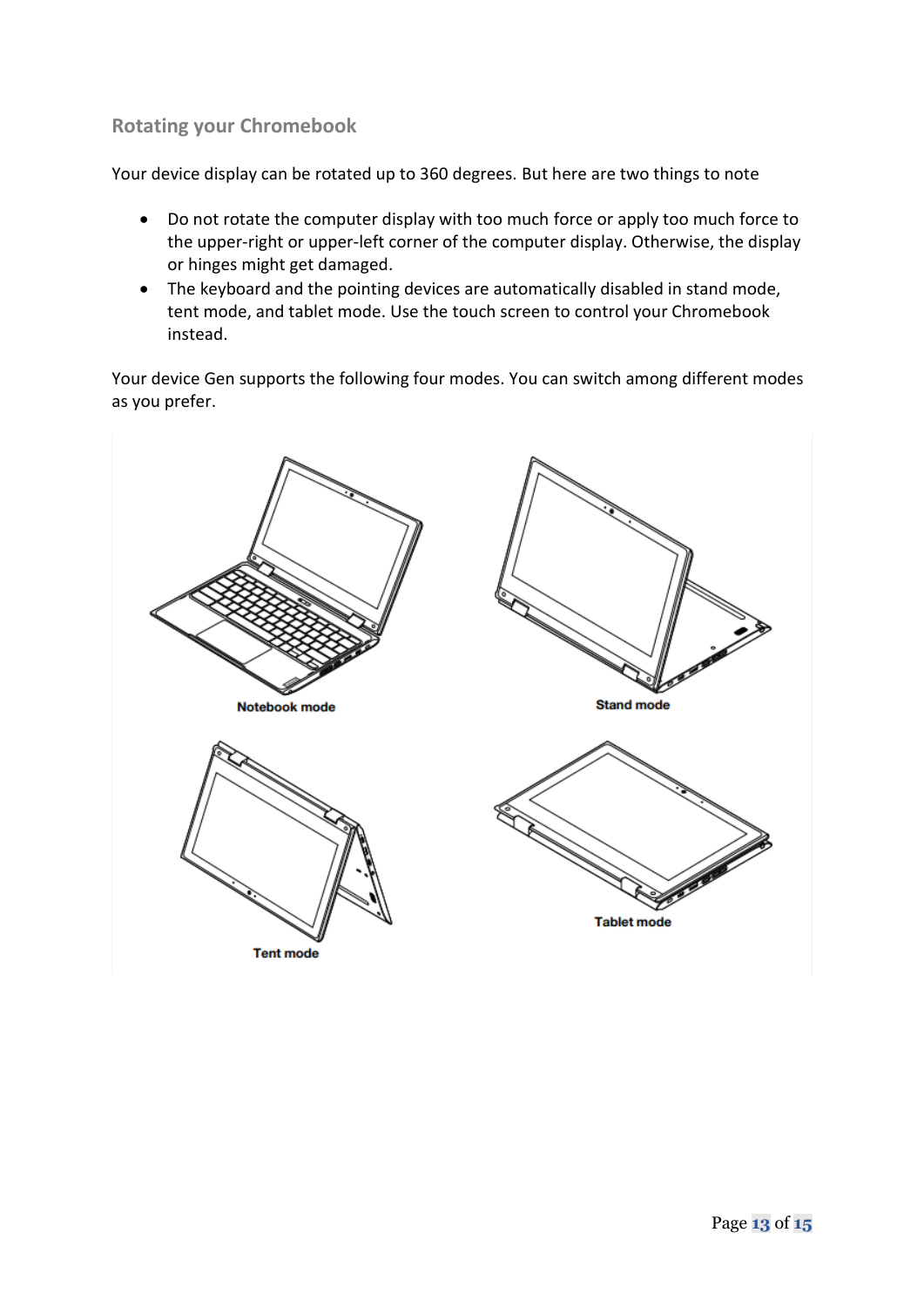# <span id="page-13-0"></span>**Using your Keyboard**

Your Chromebook keyboard works just like a conventional keyboard, with a few special keys.

|                           | Go to the previous page you just visited.                   |
|---------------------------|-------------------------------------------------------------|
| $\rightarrow$             | Go to the next page.                                        |
| $\mathbf C$               | Reload your current page.                                   |
| $\mathbf{r}_{\mathbf{z}}$ | Display the current full page.                              |
|                           | Show all windows in overview mode.                          |
| ۰                         | Decrease the screen brightness.                             |
| ۰                         | Increase the screen brightness.                             |
| U                         | Mute sound.                                                 |
|                           | Decrease the volume.                                        |
| $\blacklozenge$           | Increase the volume.                                        |
| $\mathbf{a}$              | Lock the computer screen.*                                  |
| را)                       | Turn on the computer, put it to sleep mode, or wake it up.* |

#### Key Combinations

| $ctrl + \Box   $   | Take a screenshot.                          |
|--------------------|---------------------------------------------|
| alt + $\mathbf{u}$ | Turn on or turn off the Caps Lock function. |
|                    | Lock the computer screen.                   |
| $ctrl + alt + ?$   | View all the keyboard shortcuts.            |